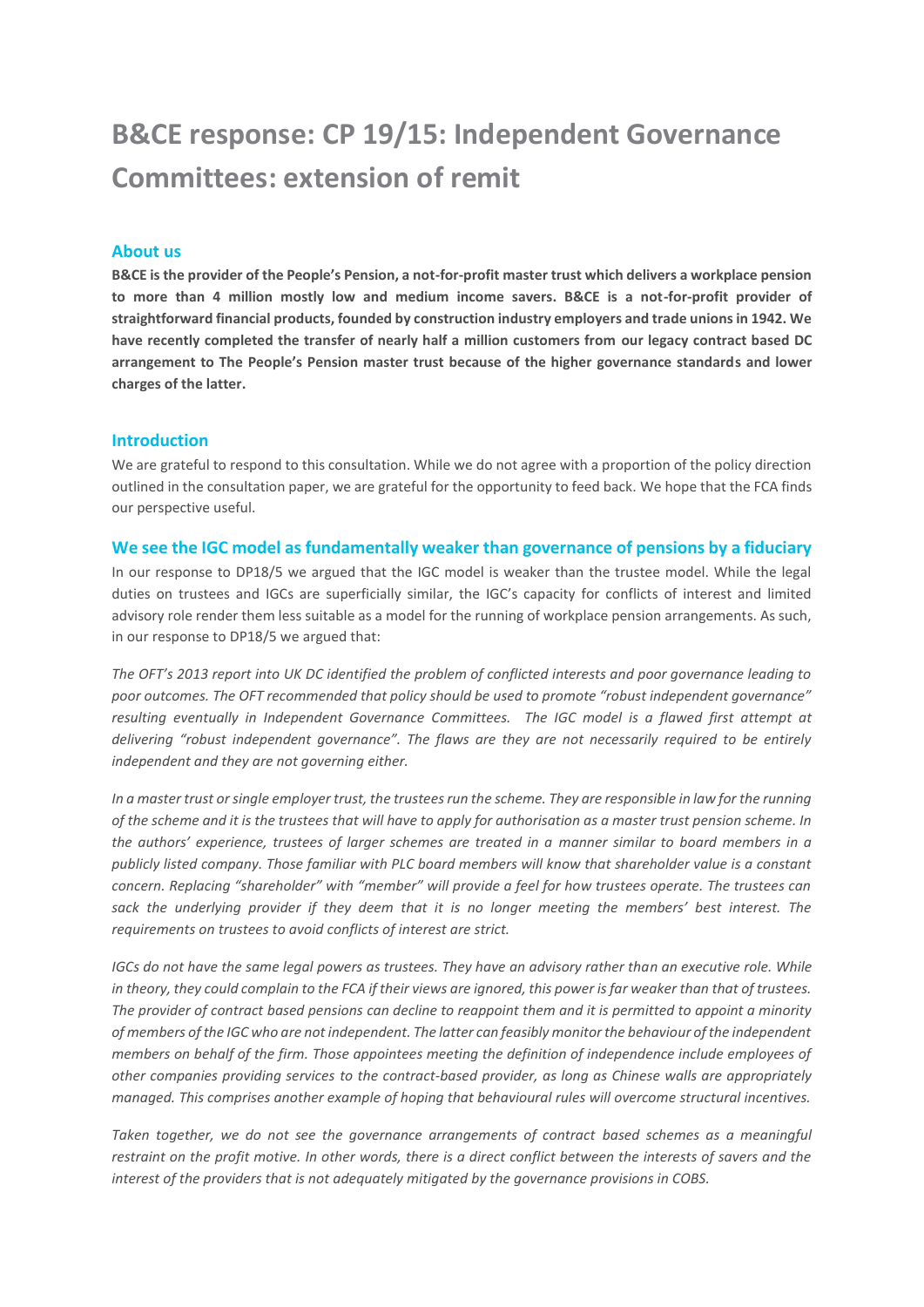# **Alignment of COBS with occupational scheme provisions on ESG is sensible but potentially undermined by IGC's weakness.**

We welcome the proposed alignment of COBS with the revised ESG provisions that amend the 2005 investment regulations. We saw the separation of risk evaluation in the revised investment regulations into financial and non financial risks as the logical way to include financially material ESG risks within the investment risk evaluation framework for occupational pensions. Alignment between the investment regulations and COBS will ensure a common basis for both trust and contract based pension schemes to address climate change and other financially material ESG risks.

We are concerned, though, that the advisory nature of IGCs hands them the responsibility to address contract based providers' approach to climate change but not the power to actually drive the agenda within those providers. This is in marked contrast to the way the 2005 investment regulations operate for trust based schemes where the SIP is very much the trustees' document and the policy on financially material risks the trustees' policy on those risks. It is not clear to us that IGCs will be able to have sufficient impact on this critical issue in the absence of meaningful powers.

### **We are concerned that there will be no independent governance of retirement products**

We see the IGC model as weaker than other available models for the governance of pensions and in need of improvement, as per our earlier comments. But we do see the extension of governance committees to retirement products as desirable. This is for several reasons.

First, an increasing proportion of customers making at retirement decisions will have benefitted from products governed by a trustee or oversee by an IGC during accumulation. While they may not realise this, as the governance of pensions is a niche concern, they will be used to an environment in which a surrogate customer is acting on their behalf.

Second, we see the buy side at retirement as fundamentally weak. This is partly corrected by the availability of financial advice but we do not recognise the characterisation of the buy side implicit in para 4.22 of the consultation document:

*We agree that consumers who are advised (and continue to be advised) or who have carefully selected a decumulation product (and continue to be engaged with their choice) are less likely to need protection from poor value products.*

MAS financial capability survey suggests that only 48% of the adult population feel comfortable making a financial product selection. That research question applies across financial services and therefore likely overstates self-reported ability with respect to complex products like FAD. Furthermore, the FCA stated in PS19/1 that:

## *Our previous Thematic Review on Annuities found that 39% – 48% of consumers who bought a standard annuity from their existing provider may have been eligible to buy an enhanced annuity.*

We are therefore not sure what justifies the use of the term "carefully selected" in the consultation document or the supposition that non-advised retirees will continue to be engaged with their decumulation choices. These seem to us likely to be true for a minority of retirees and not a suitable basis on which to make decisions about how decumulation products should be governed.

For those purchasing decumulation products without ongoing advice, the available evidence suggests a buy side that is systemically weak. In the accumulation phase, both in occupational and contract based pensions,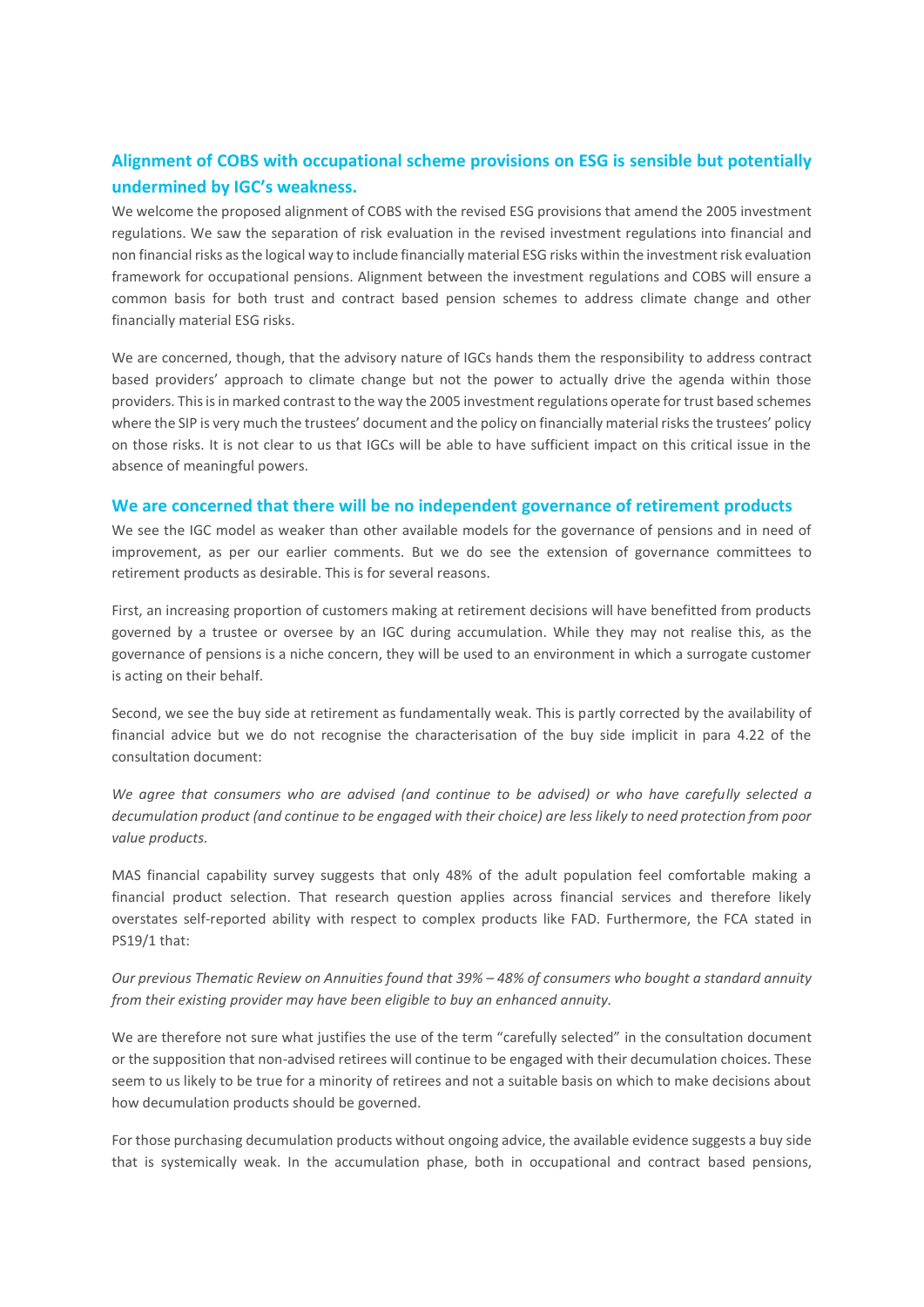improved governance was seen by government as an integral part of the solution. We think similar arguments apply in decumulation.

## **1. Do you agree that IGCs should report on the adequacy and quality of their firm's policies on ESG issues, member concerns and stewardship?**

The draft handbook text approximates the revised text in the 2005 investment regulations. This means that trustees and IGCs should use a similar framework to evaluate financial risks. We further note that the draft handbook text also contains an approximation of the "two step" test for the consideration of non-financial risks by trustees in the context of investment set out by the Law Commission in 2015. We agree both with the FCA's intent and also with the way in which the material has been transposed from the Occupational Scheme Investment Regulations and also the way that the "two step" test has been codified from the Law Commission's view of trust law.

Our concerns follow on from our response to the recent FCA consultation on a proposed new duty for financial services firms. In that response we suggested that pensions are better governed by a fiduciary than by and IGC. This is because both the legal requirements to which a fiduciary is subject and the powers available to them are greater. We believe this achieves a greater degree of alignment between the interests of beneficiaries and those running the pension scheme.

The 2005 investment regulations are partly concerned with the preparation of the SIP. The SIP is the trustees' document and, while they must take advice when preparing it, they remain accountable for it. It follows that any policy on financially material risks is the trustees' policy. The same will not be true for IGCs. Any policy on evaluation of non-financial risks will be that of the IGC's parent provider and the requirement for the IGC to report on the policy is fundamentally different to the requirements on occupational pensions.

We do not see this sort of disparity as desirable. The ability of the IGC to meaningfully influence the content of any policy is limited. The intention seems merely to be for the IGC to report on the content of the policy. That would most likely take place after the policy has been drafted. There is a risk that the IGC will be seen as a compliance gateway rather than as a body "governing" the running of a pension provider in any real sense.

We recognise that this critique runs wider than the consultation and speaks more to general issues with the IGC model. But, the policy intent seems to be to influence pension providers to take more account of ESG issues in their investment approaches. The responsibility for this seems to lie with the IGC in the FCA's proposed formulation but the IGC does not really have the powers to influence the provider. We do not see responsibility without power as a route to success.

## **2. Do you agree that IGCs should report on how the firm has implemented its policies on ESG issues, member concerns and stewardship?**

Our response is similar to our response to question one. We agree with the policy intent but do not think that the IGC has sufficient powers to influence their parent provider.

## **3. Do you agree that IGCs should report on the firm's policies on these issues for both pathway solutions and workplace personal pensions?**

Yes.

**4. Do you agree that firms should make the IGC's annual report publicly and prominently available, with 2 prior year reports for comparison?**

Yes.